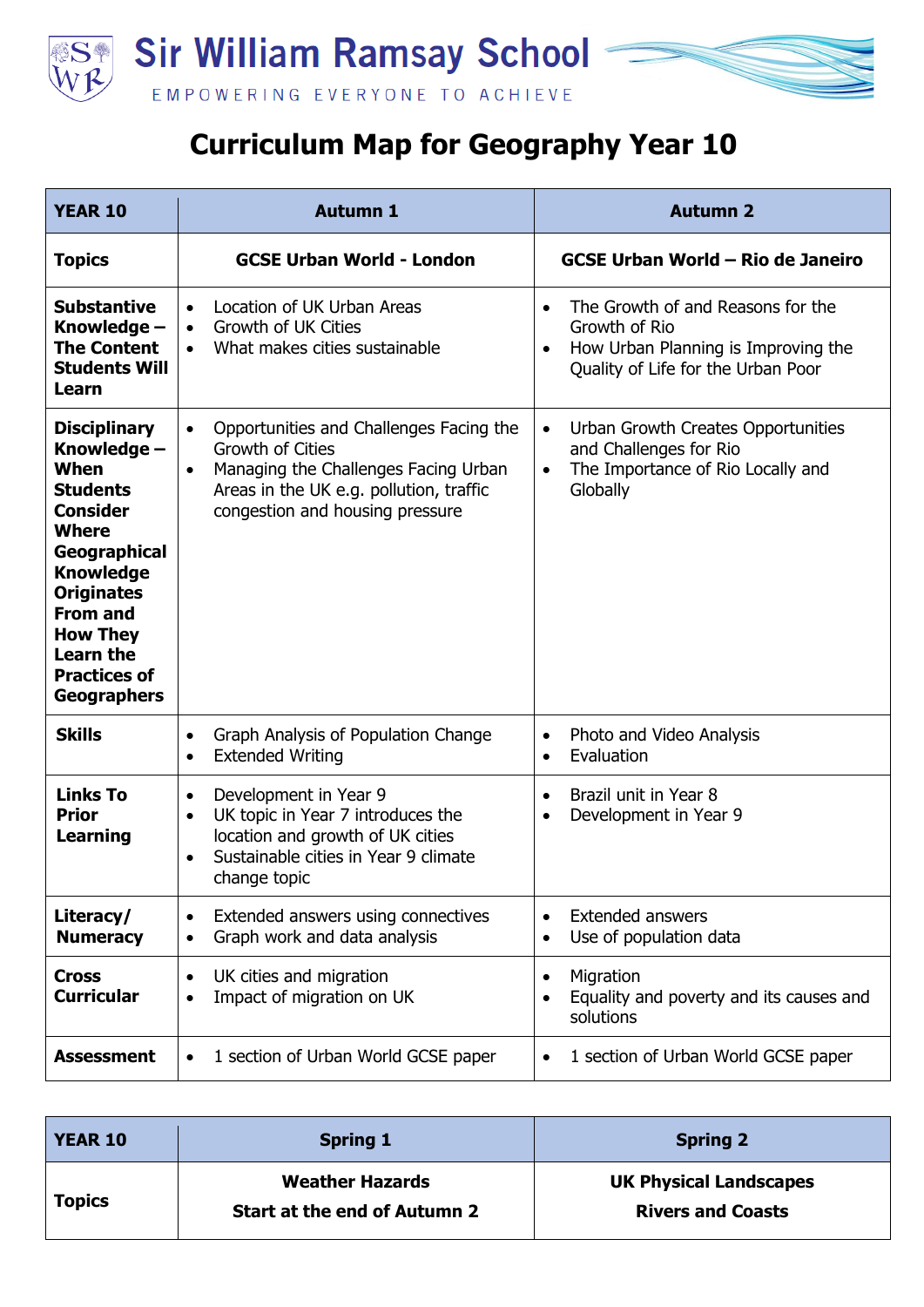| <b>Substantive</b><br>Knowledge -<br><b>The Content</b><br><b>Students Will</b><br>Learn                                                                                                                                                                         | <b>Causes of Tropical Storms</b><br>$\bullet$<br>Weather Patterns and Zones<br>$\bullet$<br><b>Global Circulation Pattern</b><br>$\bullet$<br>Latitude and Longitude<br>$\bullet$<br>Case Study Typhoon Haiyan<br>$\bullet$ | <b>Geographical Processes</b><br>$\bullet$<br>Types of Erosion, Weathering and<br>$\bullet$<br>Transportation<br>Hard and Soft Engineering and Their<br>$\bullet$<br>Pros and Cons<br><b>Formation of River Features</b><br>$\bullet$<br>Long Profile of a River<br>$\bullet$ |
|------------------------------------------------------------------------------------------------------------------------------------------------------------------------------------------------------------------------------------------------------------------|-----------------------------------------------------------------------------------------------------------------------------------------------------------------------------------------------------------------------------|-------------------------------------------------------------------------------------------------------------------------------------------------------------------------------------------------------------------------------------------------------------------------------|
| <b>Disciplinary</b><br>Knowledge -<br>When<br><b>Students</b><br><b>Consider</b><br><b>Where</b><br>Geographical<br><b>Knowledge</b><br><b>Originates</b><br><b>From and</b><br><b>How They</b><br><b>Learn the</b><br><b>Practices of</b><br><b>Geographers</b> | Impacts and Management of Tropical<br>$\bullet$<br><b>Storms</b><br>Increasing Severity of Weather Events in<br>$\bullet$<br>the UK<br>Different Places Are Affected Differently<br>$\bullet$<br>By Hazards                 | The Management of Flooding and<br>$\bullet$<br><b>Coastal Erosion</b><br>The Human and Physical Factors That<br>$\bullet$<br>Combine to Increase Flood Risk                                                                                                                   |
| <b>Skills</b>                                                                                                                                                                                                                                                    | Sketch Features and Causes of Weather<br>$\bullet$<br>Hazards<br><b>Weather Graph Analysis</b><br>$\bullet$<br>Photo and Video Analysis<br>$\bullet$                                                                        | Field Sketch and Drawing Geographical<br>$\bullet$<br><b>Features</b>                                                                                                                                                                                                         |
| <b>Links To</b><br><b>Prior</b><br><b>Learning</b>                                                                                                                                                                                                               | Hazards in Year 8<br>$\bullet$<br>UK topic in Year 7 introduces weather<br>$\bullet$<br>systems and patterns                                                                                                                | Coasts topic in Year 8<br>$\bullet$<br>River topic in Year 7<br>$\bullet$<br>Oceans in Year 9<br>$\bullet$                                                                                                                                                                    |
| Literacy/<br><b>Numeracy</b>                                                                                                                                                                                                                                     | Graph analysis<br>$\bullet$<br><b>Extended writing</b><br>$\bullet$                                                                                                                                                         | Graph analysis<br>$\bullet$<br>Description/analysis of features<br>$\bullet$                                                                                                                                                                                                  |
| Cross<br><b>Curricular</b>                                                                                                                                                                                                                                       | Development and inequality issues and<br>$\bullet$<br>how these relate to risk from hazard                                                                                                                                  |                                                                                                                                                                                                                                                                               |
| Assessment                                                                                                                                                                                                                                                       | 1 section GCSE paper<br>$\bullet$                                                                                                                                                                                           | Rivers and coats recall test<br>$\bullet$                                                                                                                                                                                                                                     |

| <b>YEAR 10</b>                                                                            | <b>Summer 1</b>                                                                                                                                                                                                           | <b>Summer 2</b>                                                                               |
|-------------------------------------------------------------------------------------------|---------------------------------------------------------------------------------------------------------------------------------------------------------------------------------------------------------------------------|-----------------------------------------------------------------------------------------------|
| <b>Topics</b>                                                                             | <b>Ecosystems</b><br><b>Living World, Tropical Rain Forests and</b><br><b>Cold Environments</b>                                                                                                                           | <b>Fieldwork and Skills</b>                                                                   |
| Substantive<br>Knowledge -<br><b>The Content</b><br><b>Students Will</b><br>Learn         | Location of Biomes<br>$\bullet$<br>Structure of the Rainforest<br>$\bullet$<br>Plant and Animal Adaptations to Tropical<br>$\bullet$<br>Rainforests/Cold Environments<br>Causes and Impacts of Deforestation<br>$\bullet$ | The Methods of Various Fieldwork<br>Techniques<br>Data Presentation and Analysis<br>$\bullet$ |
| <b>Disciplinary</b><br>Knowledge -<br>When<br><b>Students</b><br><b>Consider</b><br>Where | Management of Deforestation/Cold<br>$\bullet$<br>Environment<br>Cost Benefit of Exploitation of Resources<br>$\bullet$                                                                                                    | Evaluation and Drawing Conclusions<br>$\bullet$                                               |